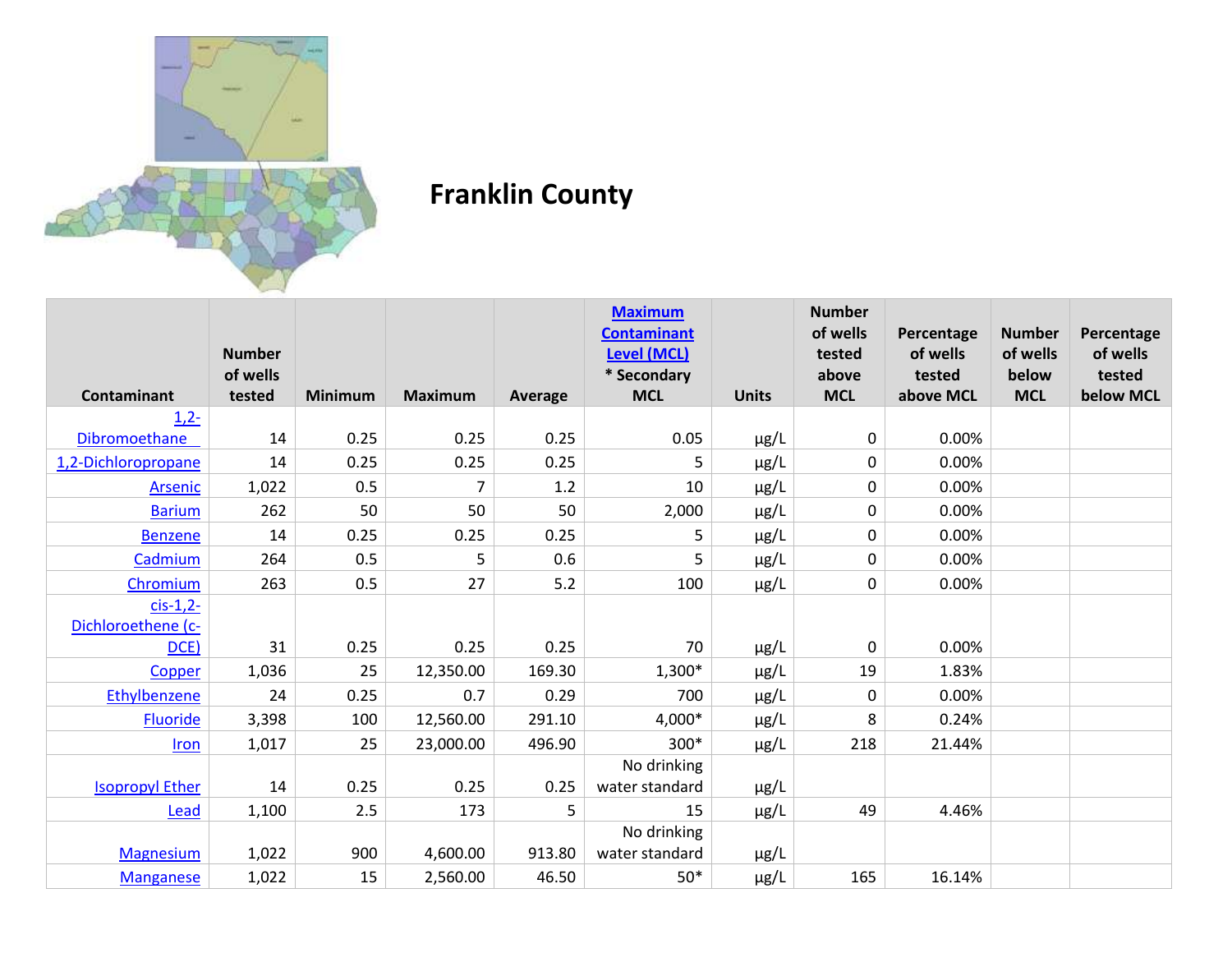|                              | <b>Number</b> |                |                |           | <b>Maximum</b><br><b>Contaminant</b><br><b>Level (MCL)</b> |              | <b>Number</b><br>of wells<br>tested | Percentage<br>of wells | <b>Number</b><br>of wells | Percentage<br>of wells |
|------------------------------|---------------|----------------|----------------|-----------|------------------------------------------------------------|--------------|-------------------------------------|------------------------|---------------------------|------------------------|
|                              | of wells      |                |                |           | * Secondary                                                |              | above                               | tested                 | below                     | tested                 |
| Contaminant                  | tested        | <b>Minimum</b> | <b>Maximum</b> | Average   | <b>MCL</b>                                                 | <b>Units</b> | <b>MCL</b>                          | above MCL              | <b>MCL</b>                | below MCL              |
| <b>Mercury</b>               | 221           | 0.3            | 0.3            | 0.3       | $\overline{2}$                                             | $\mu$ g/L    | $\mathbf 0$                         | 0.00%                  |                           |                        |
|                              |               |                |                |           | $20*$                                                      |              |                                     |                        |                           |                        |
|                              |               |                |                |           | (recommended                                               |              |                                     |                        |                           |                        |
| <b>Methyl tertiary butyl</b> |               |                |                |           | taste and odor                                             |              |                                     |                        |                           |                        |
| ether (MTBE)                 | 40            | 0.25           | 0.25           | 0.25      | threshold)                                                 | $\mu$ g/L    | $\mathbf 0$                         | 0.00%                  |                           |                        |
| <b>Nitrate</b>               | 602           | 500            | 40,510.00      | 2,595.30  | 10,000                                                     | µg/L         | 0                                   | 0.00%                  |                           |                        |
| <b>Nitrite</b>               | 622           | 50             | 50             | 50        | 1,000                                                      | µg/L         | 0                                   | 0.00%                  |                           |                        |
|                              |               |                |                |           |                                                            | standard     |                                     |                        |                           |                        |
| pH                           | 1,022         | 4.9            | 9.1            | 6.64      | $6.5 - 8.5*$                                               | units        | 4                                   | 0.39%                  | 427                       | 41.78%                 |
| Selenium                     | 265           | 2.5            | 2.5            | 2.5       | 50                                                         | µg/L         | 0                                   | 0.00%                  |                           |                        |
| <b>Silver</b>                | 263           | 25             | 25             | 25        | $100*$                                                     | $\mu$ g/L    | $\pmb{0}$                           | 0.00%                  |                           |                        |
|                              |               |                |                |           | No drinking                                                |              |                                     |                        |                           |                        |
| Sodium                       | 215           | 500            | 301,000.00     | 16,353.50 | water standard                                             | $\mu$ g/L    | 0                                   |                        |                           |                        |
| Tetrachloroethylene          |               |                |                |           |                                                            |              |                                     |                        |                           |                        |
| (PCE)                        | 29            | 0.25           | 0.25           | 0.25      | 5                                                          | $\mu$ g/L    | 0                                   | 0.00%                  |                           |                        |
| <b>Toluene</b>               | 14            | 0.25           | 0.25           | 0.25      | 1,000                                                      | µg/L         | 0                                   | 0.00%                  |                           |                        |
| $trans-1,2-$                 |               |                |                |           |                                                            |              |                                     |                        |                           |                        |
| Dichloroethene (t-           |               |                |                |           |                                                            |              |                                     |                        |                           |                        |
| DCE)                         | 31            | 0.25           | 0.25           | 0.25      | 100                                                        | $\mu$ g/L    | $\mathbf 0$                         | 0.00%                  |                           |                        |
| Trichloroethylene            |               |                |                |           |                                                            |              |                                     |                        |                           |                        |
| (TCE)                        | 31            | 0.25           | 0.25           | 0.25      | 5                                                          | μg/L         | 0                                   | 0.00%                  |                           |                        |
| <b>Vinyl chloride</b>        | 31            | 0.25           | 0.25           | 0.25      | $\overline{2}$                                             | µg/L         | 0                                   | 0.00%                  |                           |                        |
| <b>Xylenes (Total)</b>       | 16            | 0.25           | 0.6            | 0.30      | 10,000                                                     | µg/L         | 0                                   | 0.00%                  |                           |                        |
| <b>Zinc</b>                  | 1,015         | 25             | 27,410.00      | 525.10    | $5,000*$                                                   | µg/L         | 20                                  | 1.97%                  |                           |                        |

\* **Secondary MCL**: Secondary contaminants may cause cosmetic effects (such as skin or tooth discoloration) or aesthetic effects (such as taste, odor, or color) in drinking water.<sup>8</sup>The **Secondary Maximum Contaminant Level (SMCL)** is a non-enforceable standard for secondary contaminants in drinking water. SMCLs may be based upon a contaminant's likelihood to cause changes to the taste, odor, or color of drinking water, or, may be based on the likelihood of the contaminant to cause technical changes such as damage to water fixtures or an increased availability of other contaminants in drinking water.<sup>8</sup>